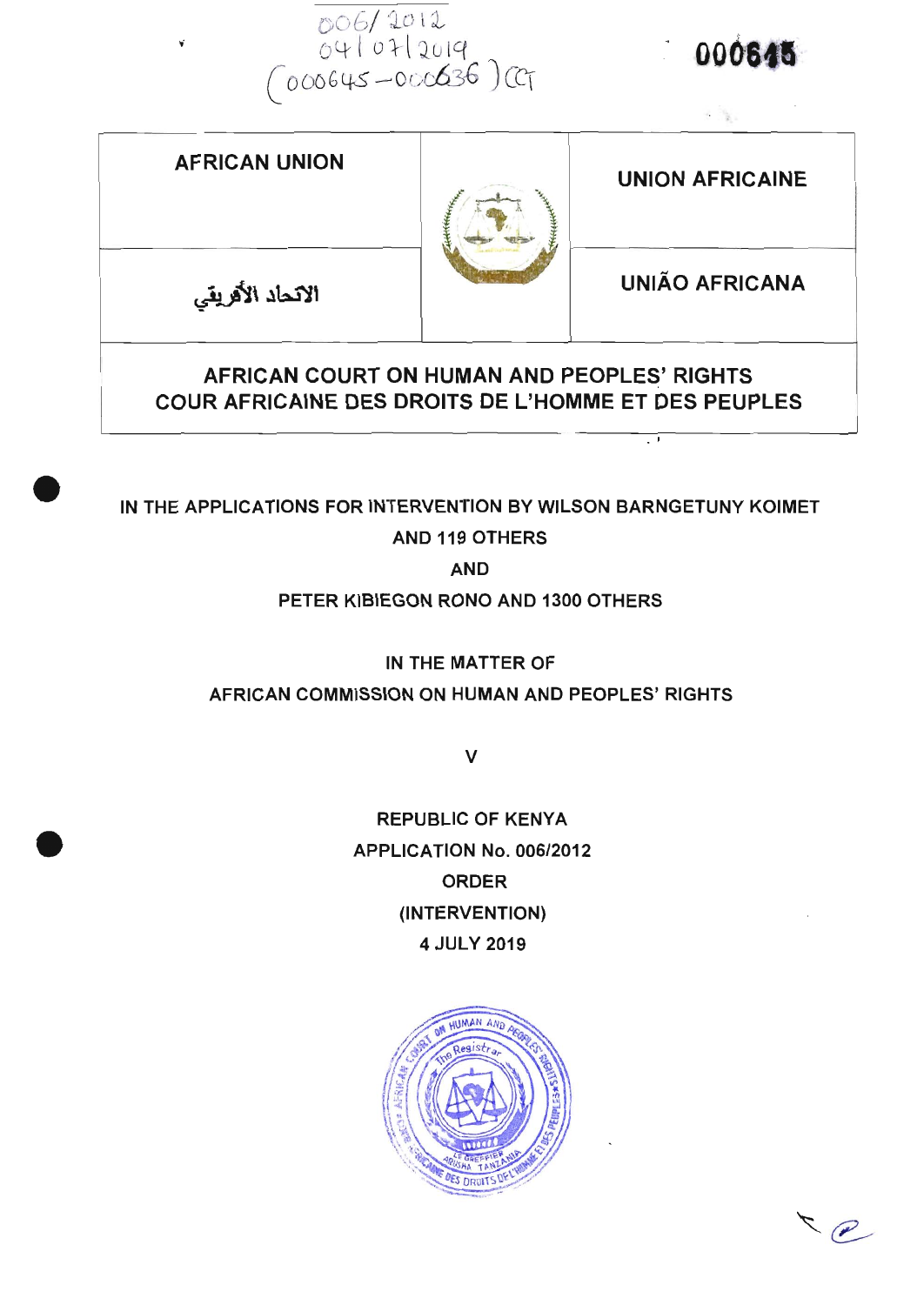## 000644

#### TABLE OF CONTENTS

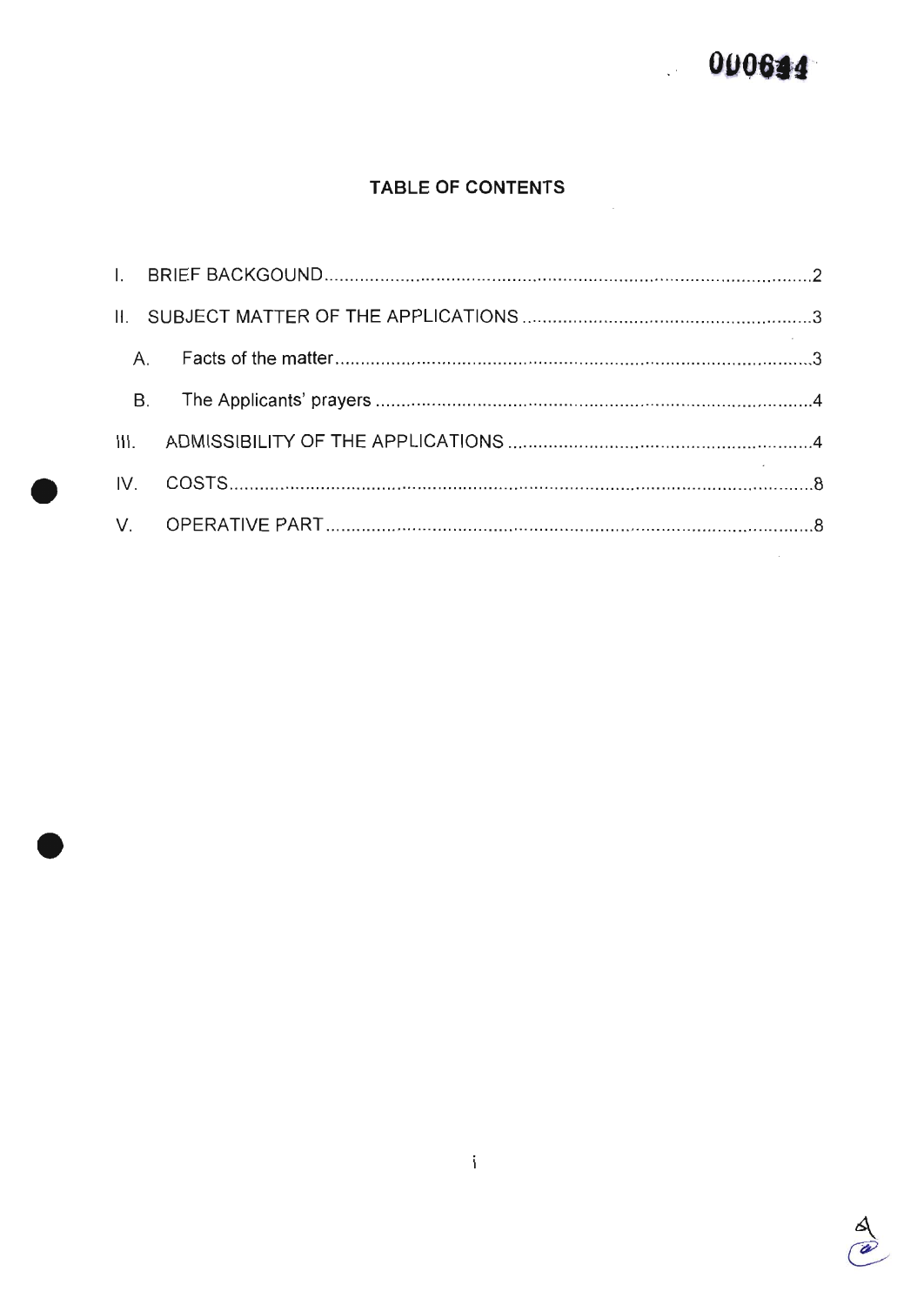

The Court composed of: Rafaa BEN ACHOUR, Angelo V. MATUSSE, M-Thérèse MUKAMULISA, Suzanne MENGUE, Tujilane R. CHIZUMILA, Chafika BENSAOULA, Stella l. ANUKAM, lmani D. ABOUD: Judges and Robert ENO, Registrar.

ln accordance with Article 22 of the Protocol to the African Charter on Human and Peoples' Rights on the Establishment of an African Court on Human and Peoples' Rights (hereinafter referred to as "the Protocol") and Rule 8 (2) of the Rules of Court (hereinafter referred to as "the Rules"), Justice Ben KIOKO, Vice President of the Court and a national of Kenya, did not hear the Application.

ln the Applications by

o

o

- i. wilson Barngetuny KoIMET and 119 others, being residents of Amalo, Ambuseket and Cheptuech
- Peter Kibiegon RONO and 1300 others, being residents of Sigotik, Nessuit, Ngongongeri, Kapsita and Marioshoni ii.

Represented by

Advocate Bore Peter KIPROTICH, Bore, Malanga & Company, Advocates Advocate Geoffrey Korir KIPNGETIcH, Geoffrey Kipngetich & company, Advocates

For intervention in the matter of

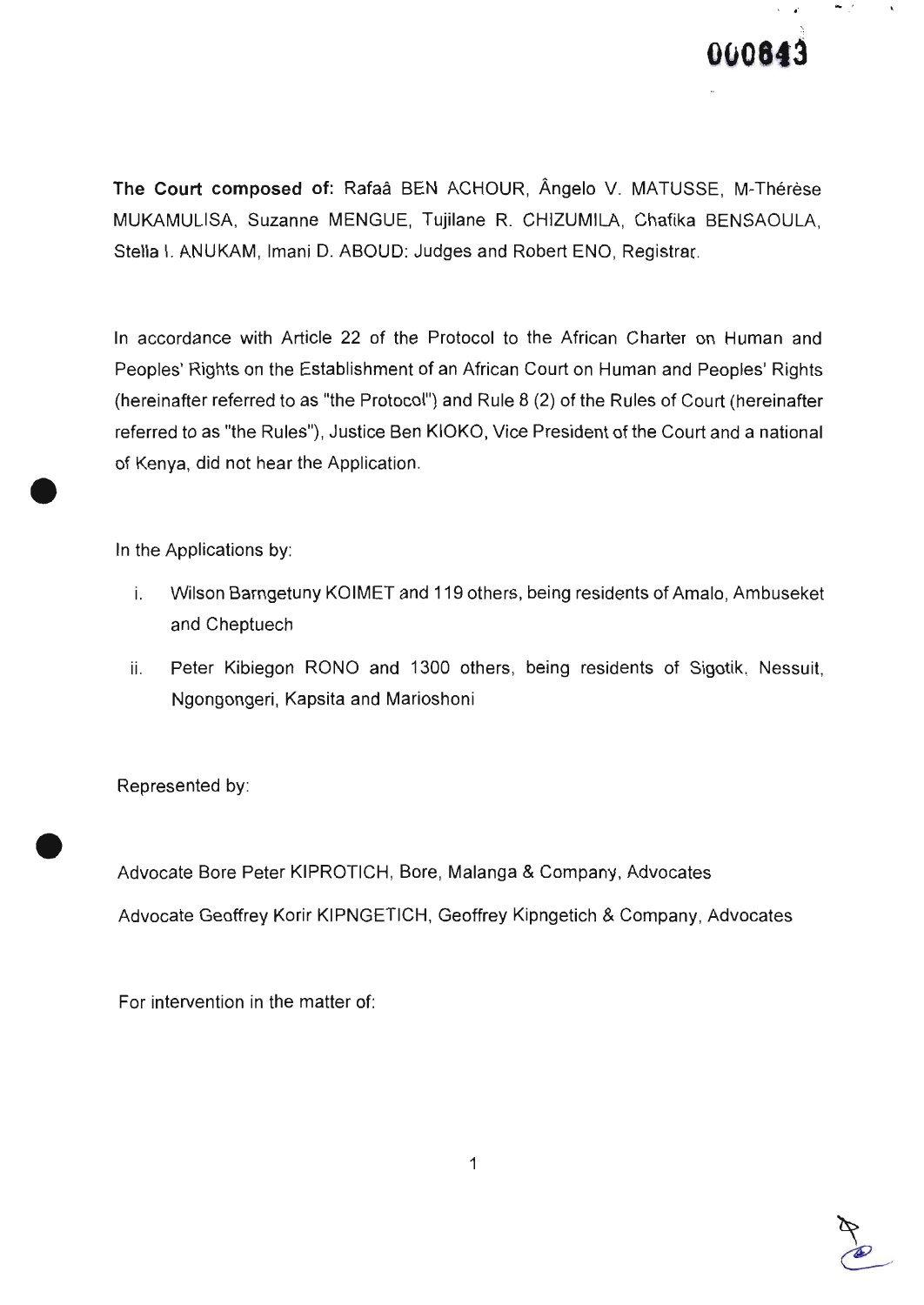

 $\frac{1}{2}$  ,  $\frac{1}{2}$  ,  $\frac{1}{2}$  ,  $\frac{1}{2}$ 

永

#### AFRICAN COMMISSION ON HUMAN AND PEOPLES' RIGHTS

versus

o

REPUBLIC OF KENYA

after deliberation, renders the following Order:

#### **I. BRIEF BACKGOUND**

- 1' On 26 May 2017, the Court delivered its judgment on merits in an Application filed by the African Commission on Human and Peoples' Rights (hereinafter referred to as "the Commission") against the Republic of Kenya (hereinafter referred to as "the Respondent State"). In its judgment, the Court found that the Respondent State had violated Articles 1, 2, 8, 14, 17(2) and (3), 21 and 22 of the African Charter on Human and Peoples' Rights (hereinafter referred to as "the Charter") in its relations with the Ogiek Community of the Greater Mau Forest.
- 2. The Court reserved its determination on reparations while permitting the parties to file submissions on reparations. The parties have filed their submissions on reparations and pleadings were closed on 20 september 201g. The matter is currently under deliberation by the Court.
- 3. On 16 April 2019, the Court received two Applications: the first Application was filed by wilson Barngetuny Koimet and 119 others, being residents of Amalo, Ambusket and cheptuech in the Respondent State and the second Application was filed by Peter Kibiegon Rono and 1300 others, being residents of sigotik, Nessuit, Ngongongeri, Kapsita and Marioshoni also being locations within the

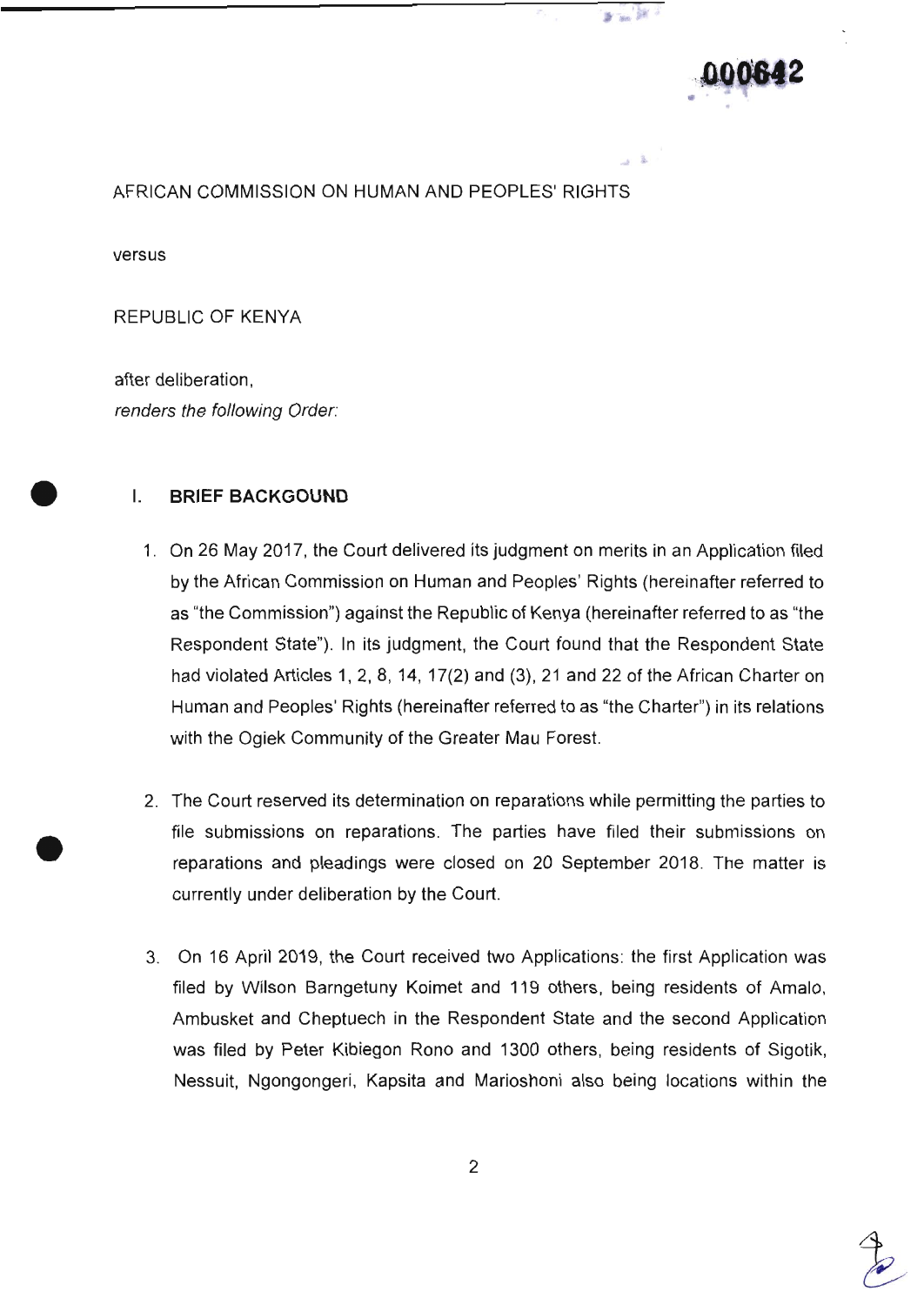$\overline{P}$ 

Respondent State. (hereinafter these individuals will collectively be referred to as "the Applicants").

4. Given that the two Applications deal with the same subject matter and are requesting similar reliefs, to wit, whether the Applicants can be allowed to intervene in the present case, the Court holds that it will deal with both Applications at the same time.

#### II. SUBJECT MATTER OF THE APPLICATIONS

#### A. Facts of the matter

o

o

- 5. ln the Application filed by wilson Barngetuny Koimet and 119 others, the Applicants aver that they are the registered owners of land in Amalo, Ambusket and Cheptuech since 1958. lt is their further averment that their lands fallwithin the Greater Mau Forest complex, which was the subject matter of the case between the Applicant and the Respondent State.
- 6. ln the Application filed by Peter Kibiegon Rono and 1300 others, the Appticants state that they are residents and legal owners of parcels of land in Sigotik, Nessuit, Ngongongeri, Kapsita and Marioshoni. They further state that their lands are part of the land that formed the dispute between the Applicant and the Respondent State before this Court.
- 7. ln both Applications, the Applicants raise the following issues
	- The Court's Judgment of 27 May 2017 is likely to affect their interests as ì. owners of land within the Greater Mau Forest complex even though it was delivered without according any of them an opportunity to be heard.
	- Members of the ogiek community misled the court and obtained the ii. Judgment of 27 May 2017 through fraud and concealment of material facts,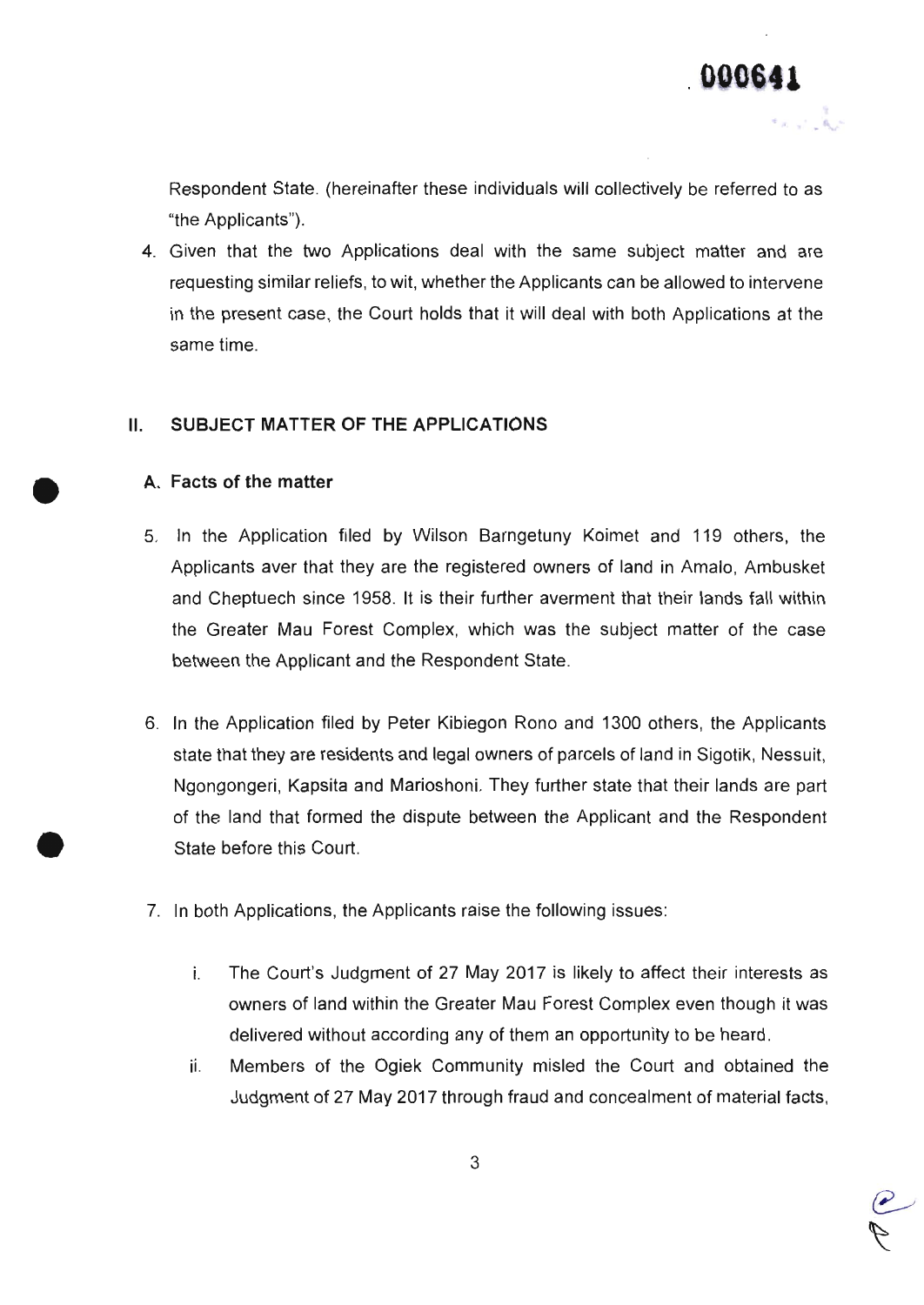e-

+ l

for example, that some members of the ogiek community have over the years sold their land to non-Ogiek, including the intended intervenors.

- iii. The court's Judgment on merits has disadvantaged and prejudiced them since the court made findings without according them an opportunity to be heard.
- iv. The Court's Judgment on reparations is likely to irreparably and fundamentally violate their rights, especially if it is made without hearing them
- It is in the interests of justice to allow the Applicants to join the present case since this would enable them to protect their rights. V

#### B. The Applicants' prayers

o

o

8. The Applicants pray the Court to order:

"1. THAT this matter be certified as urgent and service be dispensed with in the first instance

2. THAT this Honourable court be pleased to enjoin the applicants herein as interested parties in this matter.

3. THAT this Honourable court be pleased to make any order and or give any directions as it may deem just and fair in the interests of justice."

9. The Court observes that although there are two Applications, the reliefs sought by the Applicants are framed exacfly as reproduced above in both Applications.

#### III. ADMISSIBILITY OF THE APPLIGATIONS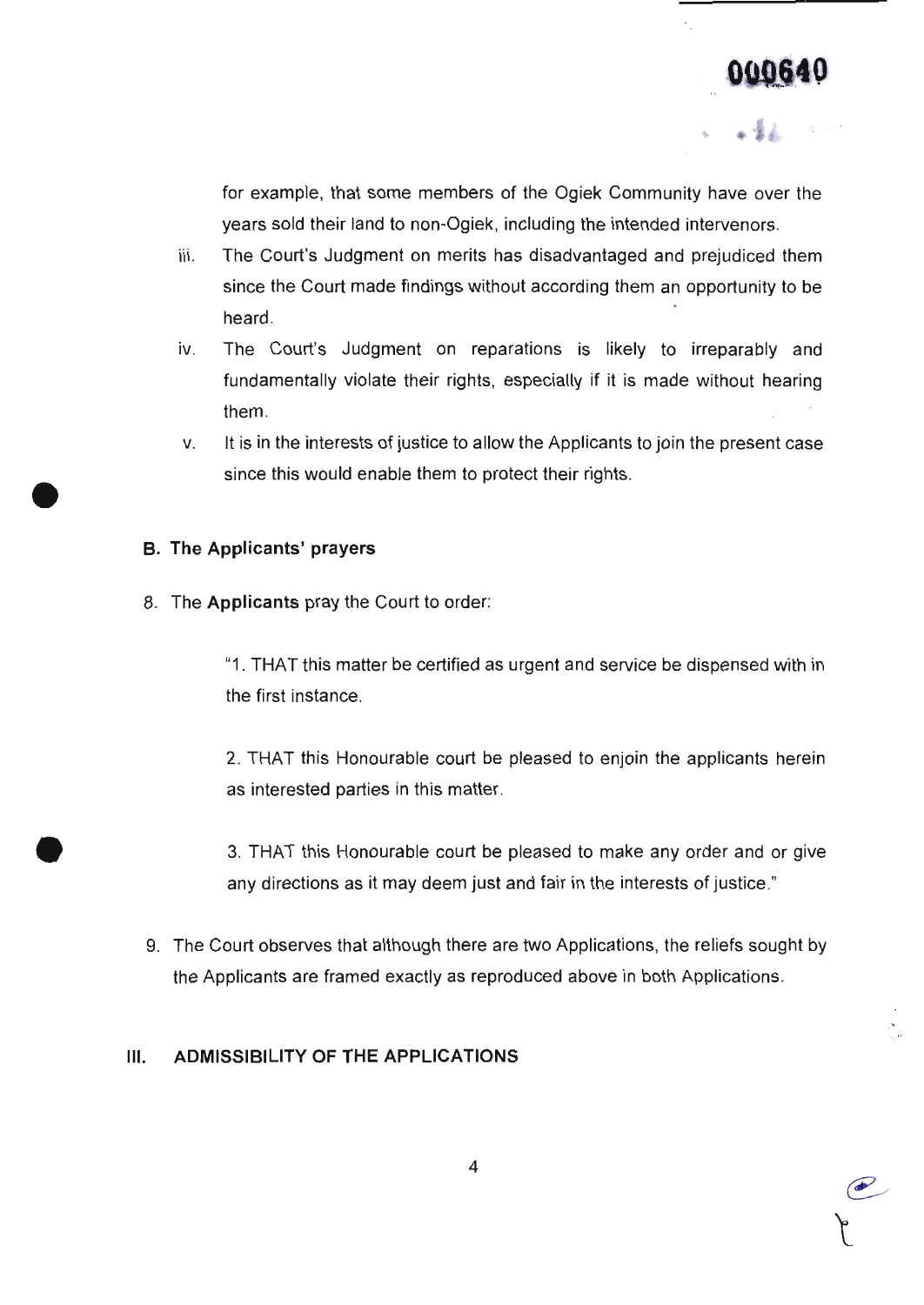

castes

 $\sim$ 

- 10. The Court notes that the issue for determination is whether or not the Applicants' claims are admissible. ln resolving this issue the Court must determine whether or not the charter, the Protocol, the Rules and other applicable rules permit the granting of the prayers made by the Applicants.
- 11. The Court observes that Article 5(2) of the Protocol provides as follows: "When a State Party has an interest in a case, it may submit a request to the Court to be permitted to join."
- 12. The Court notes that Article 5(2) of the Protocol is reiterated in Rute 33(2) of the Rules which provides as follows: "ln accordance with article 5(2) of the protocol, a State Party which has an interest in a case may submit a request to the Court to be permitted to join in accordance with the procedure established in Rule 53 of these Rules."
- 13. The court further notes that Rule 53 of the Rules provides as follows
	- $\alpha$

o

o

- 1. An application for leave to intervene, in accordance with article 5(2) of the protocol shall be filed as soon as possible, and in any case, before the closure of written proceedings.
- 2. The application shall state the names of the Applicant's representatives. lt shall specify the case to which it relates, and shall set out:
	- a) The legal interest which, in the view of the state applying to intervene, has been affected;
	- b) The precise object of the intervention; and
	- c) The basis of the jurisdiction which, in the view of the State applying to intervene exists between it and the parties to the case.
- 3. The application shall be accompanied by a list of the supporting documents attached thereto and shall be duly reasoned
- 4. certified copies of the application for leave to intervene shall be communicated forthwith to the parties to the case, who shall be entitled to submit their written observations within a time-limit to be fixed by the court, or by the president if the

@  $A$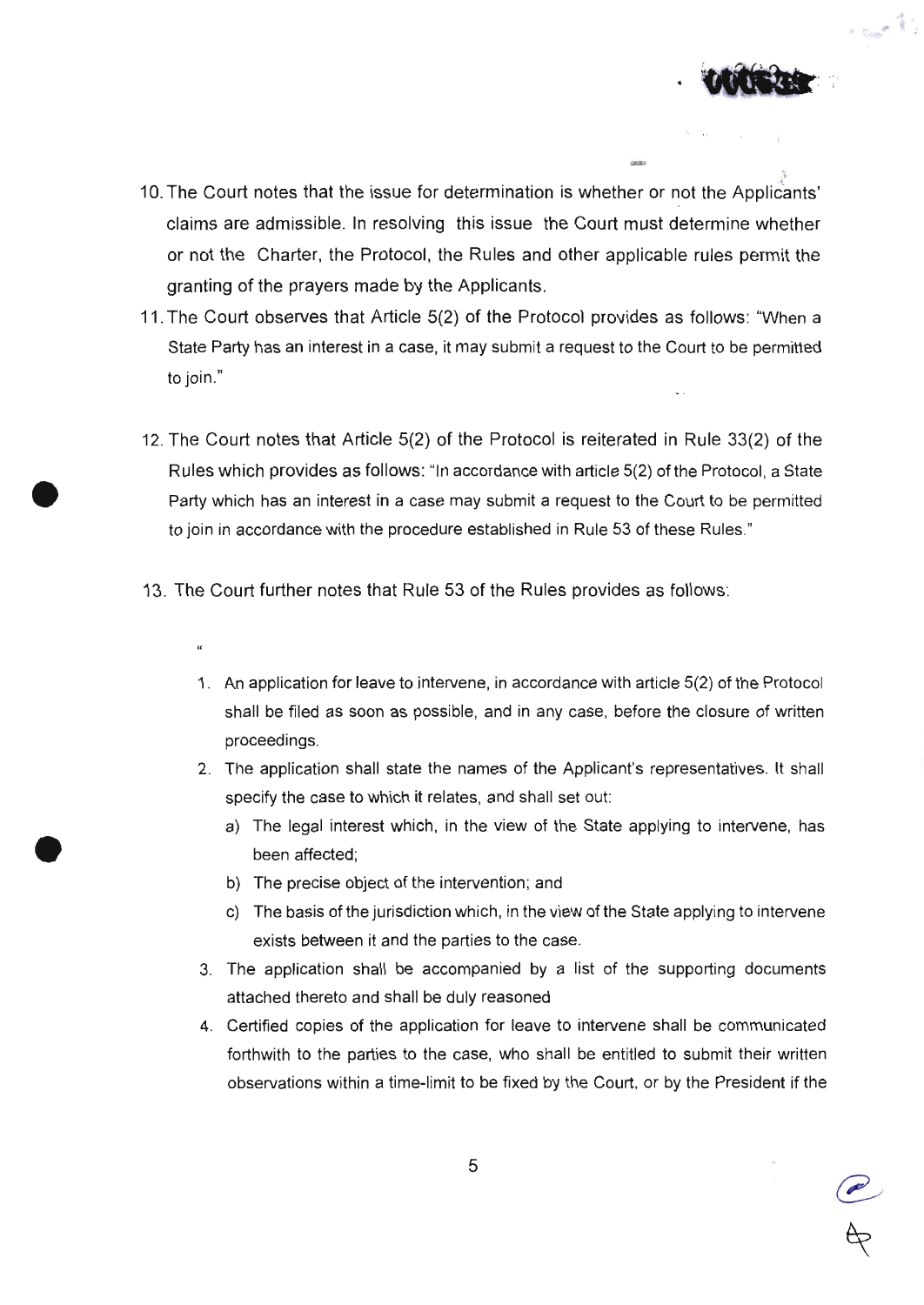

e-

 $\overline{a}$ 

Court is not in session. The Registrar shall also transmit copies of the application to any other concerned entity mentioned in Rule 35 of these Rules.

**JERP** 

- 5. lf the Court rules that the application is admissible it shall fix a time within which the intervening State shall submit its written observations. Such observations shall be forwarded by the Registrar to the parties to the case, who shall be entitled to file written observations in reply within the timeframes fixed by the court.
- 6. The intervening state shall be entitled, in the course of oral proceedings, if any, to present its submissions in respect of the subject of the intervention. "
- 14. From the totality of the above provisions, it is clear that neither the protocol nor the Rules provide a mechanism permitting a third party, which is not a state party, to intervene in on-going proceedings. Additionally, it is also clear that even where states are permitted to intervene in on-going proceedings, this has to be done before the close of pleadings  $-$  Rule 53(1) of the Rules.

o

o

15. The Court wishes to observe that the genesis of the case between the Commission and the Respondent State lies in an Application that was filed before it on 12 July 2012. Before that, a communication had been lodged before the commission on 14 November 2009. As earlier pointed out, the court's judgment on merits was delivered on 26 May 2017. From the time the judgment on the merits was delivered, to the time the Applicants lodged their Applications for intervention, a period of one (1) year and eleven (11) months elapsed. lt is also notable that a period of six (6) years and eight (8) months elapsed between the time the case was filed before the Court to the filing of the Applications for intervention. The Court takes judicial notice of the fact that the litigation between the Commission and the Respondent State has continued to generate media attention within the Respondent State such that its subsistence can safely be assumed to be common knowledge, at least within the Respondent State particularly in the areas where the present Applicants reside. Against this background, the Applicants have not proffered any explanation for the delay in filing their Applications.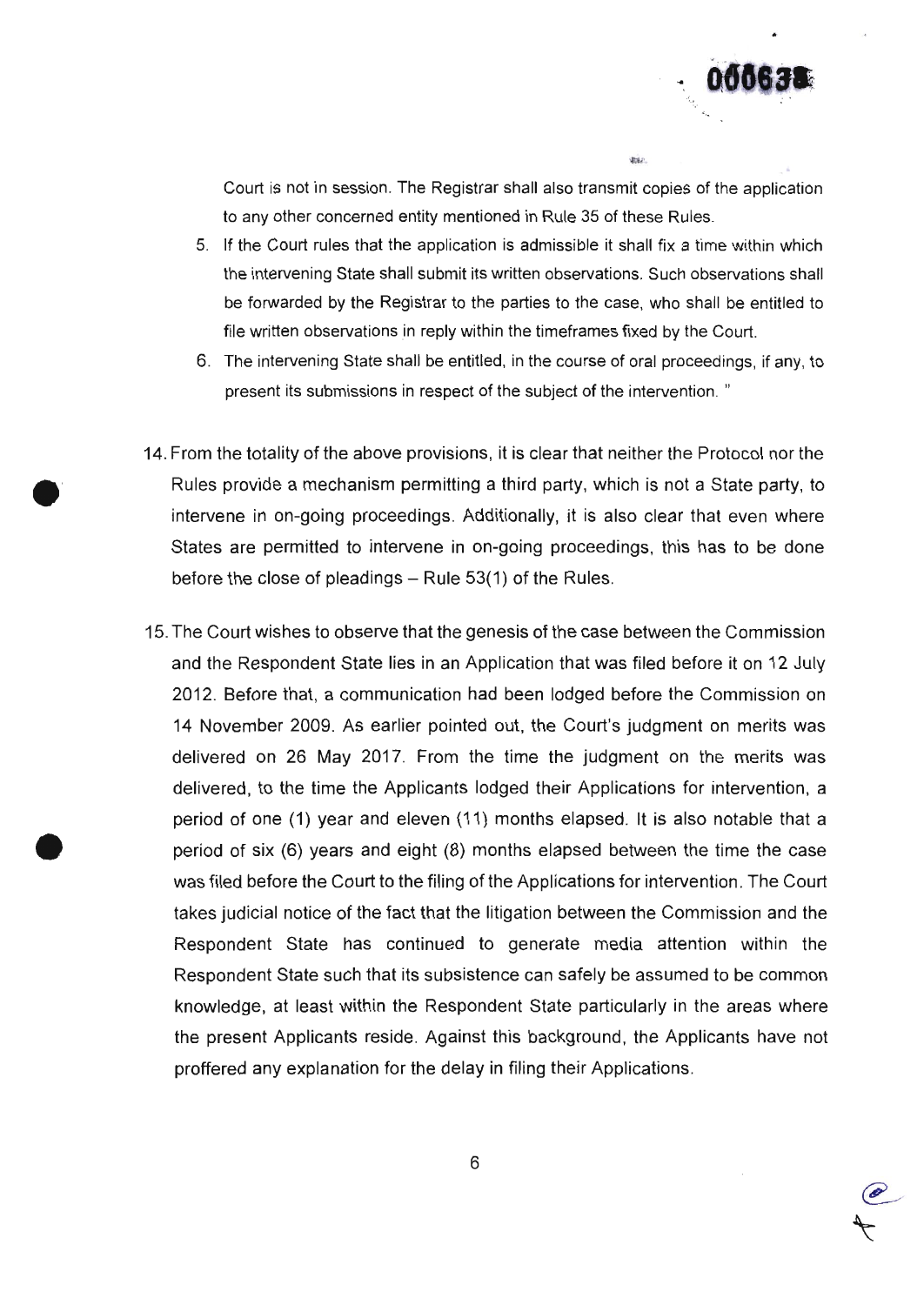16. Consequently, the Court, bearing in mind the provisions of the Protocol and the Rules, holds that there is no basis for admitting the Applications for intervention and accordingly dismisses them.